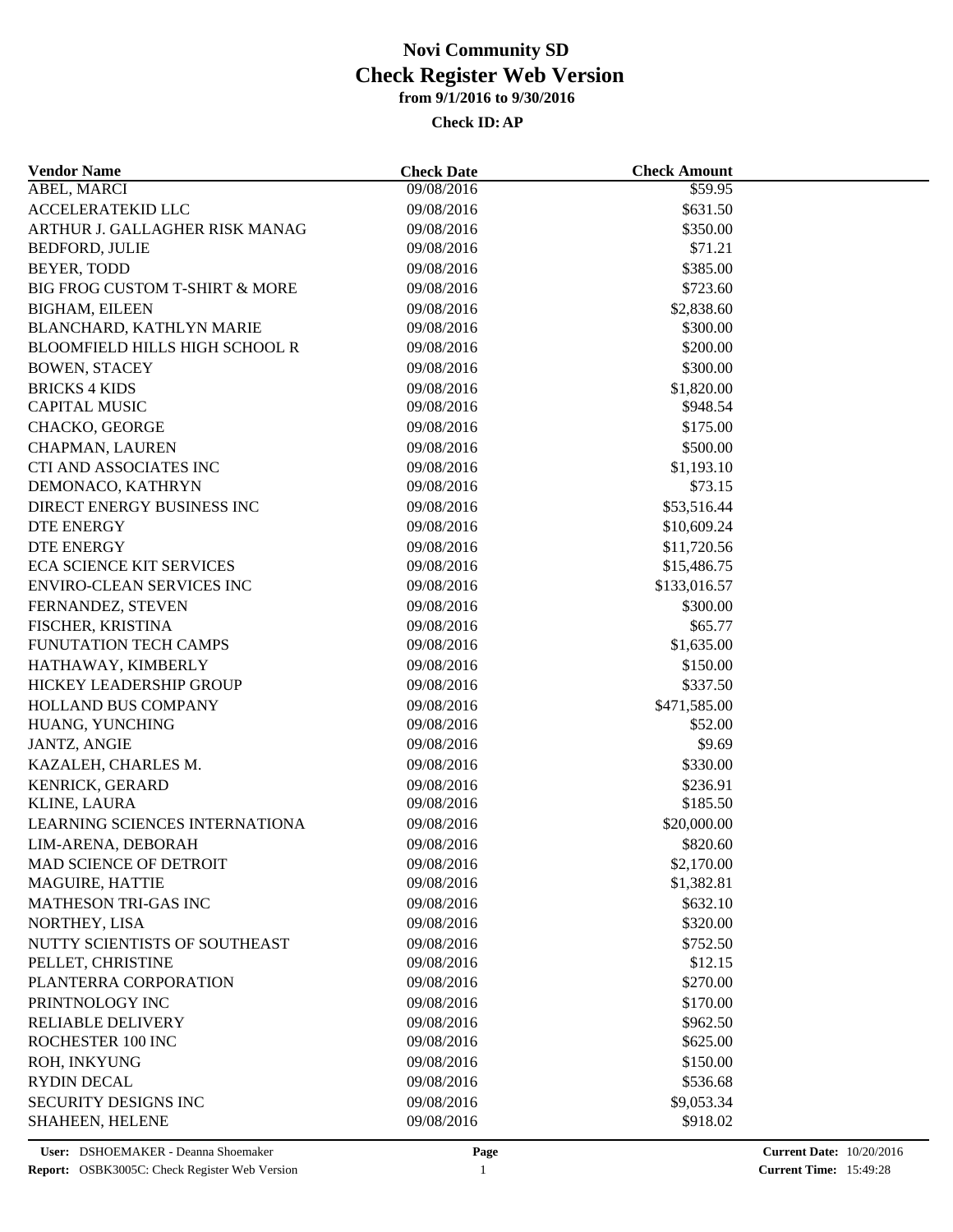| <b>Vendor Name</b>                      | <b>Check Date</b> | <b>Check Amount</b> |  |
|-----------------------------------------|-------------------|---------------------|--|
| SUPERIOR TEXT LLC                       | 09/08/2016        | \$3,914.50          |  |
| SUTTON, MICHAEL T.                      | 09/08/2016        | \$1,375.00          |  |
| THE BEST DEALS FOR YOU LLC              | 09/08/2016        | \$1,100.00          |  |
| TROTTER, LINDA D.                       | 09/08/2016        | \$300.00            |  |
| <b>VESCO OIL CORPORATION</b>            | 09/08/2016        | \$112.25            |  |
| <b>WAGEWORKS INC</b>                    | 09/08/2016        | \$927.00            |  |
| <b>WALLER, NICOLE</b>                   | 09/08/2016        | \$181.25            |  |
| WESNER, MICHAEL                         | 09/08/2016        | \$357.00            |  |
| WEST INTERACTIVE SERVICES CORP          | 09/08/2016        | \$13,013.00         |  |
| <b>CHAPTER 13 TRUSTEE</b>               | 09/09/2016        | \$264.60            |  |
| <b>GREAT LAKES HIGHER EDUCATION G</b>   | 09/09/2016        | \$8.18              |  |
| <b>MEFSA</b>                            | 09/09/2016        | \$126.20            |  |
| <b>MISDU</b>                            | 09/09/2016        | \$2,118.47          |  |
| PENNSYLVANIA HIGHER ED ASSISTA          | 09/09/2016        | \$12.54             |  |
| <b>U.S. DEPARTMENT OF EDUCATION</b>     | 09/09/2016        | \$457.11            |  |
| A PARTS WAREHOUSE                       | 09/15/2016        | \$2,307.20          |  |
| ADRENALINE FUNDRAISING                  | 09/15/2016        | \$11,142.50         |  |
| ADVANCED LIGHTING & SOUND INC           | 09/15/2016        | \$211,895.00        |  |
| ALL CITY REFRIGERATION                  | 09/15/2016        | \$336.23            |  |
| ALTMAN, KEVIN TYLER                     | 09/15/2016        | \$412.91            |  |
| <b>ANDYMARK INC</b>                     | 09/15/2016        | \$757.67            |  |
| ANN ARBOR PIONEER HIGH SCHOOL           | 09/15/2016        | \$75.00             |  |
| AT&T                                    | 09/15/2016        | \$3,718.62          |  |
| BATTLE CREEK AREA MATH & SCIEN          | 09/15/2016        | \$6,663.44          |  |
| BEN, MEREDITH                           | 09/15/2016        | \$214.36            |  |
| <b>BROOK MAYS MUSIC/H &amp; H MUSIC</b> | 09/15/2016        | \$162.00            |  |
| <b>BURRY, ASHLEIGH</b>                  | 09/15/2016        | \$186.20            |  |
| CHAVARKAR, POOJA                        | 09/15/2016        | \$308.00            |  |
| CHECK, MARY ANNE                        | 09/15/2016        | \$52.50             |  |
| <b>CINTAS CORPORATION #31</b>           | 09/15/2016        | \$331.95            |  |
| <b>CONSUMERS ENERGY</b>                 | 09/15/2016        | \$83.93             |  |
| CONTRACT PAPER GROUP INC                | 09/15/2016        | \$7,067.40          |  |
| COTTRILL, JENNIFER ANN                  | 09/15/2016        | \$423.37            |  |
| <b>CRAWFORD, LIBBY</b>                  | 09/15/2016        | \$138.13            |  |
| DAWOOD, LAWRENCE                        | 09/15/2016        | \$1,796.28          |  |
| DELTA COM INC                           | 09/15/2016        | \$1,050.00          |  |
| <b>ENVIRO-CLEAN SERVICES INC</b>        | 09/15/2016        | \$15,330.60         |  |
| <b>ESC PROMOTIONS</b>                   | 09/15/2016        | \$500.00            |  |
| <b>EVER KOLD REFRIGERATION</b>          | 09/15/2016        | \$1,493.00          |  |
| FITZGERALD HIGH SCHOOL                  | 09/15/2016        | \$250.00            |  |
| FONTANIVE, LAURA                        | 09/15/2016        | \$180.25            |  |
| FOX, PAMELA                             | 09/15/2016        | \$175.00            |  |
| GEORGE, ANOOP                           | 09/15/2016        | \$532.00            |  |
| <b>GLASS CITY FOOD SERVICE INC</b>      | 09/15/2016        | \$373.00            |  |
| <b>GREAT LAKES FURNITURE SUPPLY I</b>   | 09/15/2016        | \$5,917.20          |  |
| HARMON SIGN INC                         | 09/15/2016        | \$2,533.50          |  |
| HARTLAND GLEN GOLF COURSE               | 09/15/2016        | \$175.00            |  |
| INTEGRATED DESIGN SOLUTIONS LL          | 09/15/2016        | \$10,434.00         |  |
|                                         |                   |                     |  |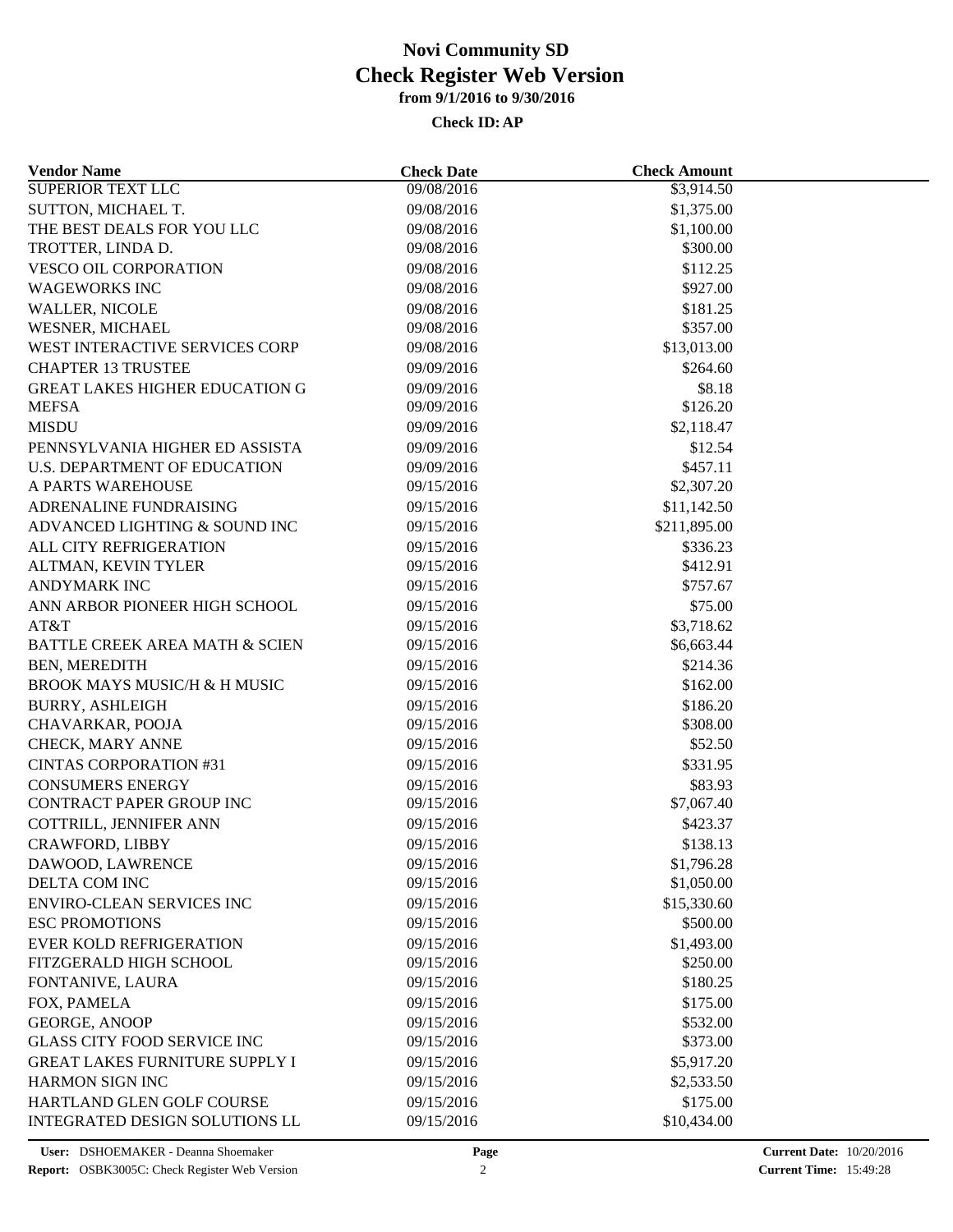| <b>Vendor Name</b>                     | <b>Check Date</b> | <b>Check Amount</b> |  |
|----------------------------------------|-------------------|---------------------|--|
| <b>INTERIOR ENVIRONMENTS LLC</b>       | 09/15/2016        | \$121,883.68        |  |
| JACKSON TRUCK SERVICE INC              | 09/15/2016        | \$62.64             |  |
| <b>JANTZ, ANGIE</b>                    | 09/15/2016        | \$49.56             |  |
| KAIN, RACHEL                           | 09/15/2016        | \$206.96            |  |
| <b>KERR, MARSHA</b>                    | 09/15/2016        | \$2,015.00          |  |
| KETTERING UNIVERSITY                   | 09/15/2016        | \$400.00            |  |
| LAMBITZ, MARNIE LYNN                   | 09/15/2016        | \$500.00            |  |
| LANDI, CHRISTI                         | 09/15/2016        | \$54.00             |  |
| LIFE INSURANCE COMPANY OF NORT         | 09/15/2016        | \$20,323.12         |  |
| LONGSTRETH SPORTING GOODS LLC          | 09/15/2016        | \$745.00            |  |
| <b>MACPHERSON, BARB</b>                | 09/15/2016        | \$345.60            |  |
| <b>MARSHALL MUSIC</b>                  | 09/15/2016        | \$45.00             |  |
| <b>MATTHEWS, STEVE</b>                 | 09/15/2016        | \$177.41            |  |
| MCMASTER-CARR SUPPLY COMPANY           | 09/15/2016        | \$348.68            |  |
| MID AMERICA PRODUCTIONS                | 09/15/2016        | \$25,150.00         |  |
| MR. GAS INC                            | 09/15/2016        | \$191.00            |  |
| NATIONAL BUSINESS SUPPLY INC           | 09/15/2016        | \$41,982.77         |  |
| O'CONNELL, BRANDY                      | 09/15/2016        | \$19.00             |  |
| OAKLAND COUNTY COMMUNITY & ADU         | 09/15/2016        | \$60.00             |  |
| OAKLAND SCHOOLS                        | 09/15/2016        | \$75.00             |  |
| PENDERGRAFF, HEIDI                     | 09/15/2016        | \$151.98            |  |
| PITNEY BOWES GLOBAL FINANCIAL          |                   | \$720.09            |  |
|                                        | 09/15/2016        |                     |  |
| PITSCO INC<br>PLANTE & MORAN CRESA LLC | 09/15/2016        | \$5,695.81          |  |
|                                        | 09/15/2016        | \$17,279.84         |  |
| PLYMOUTH CANTON COMMUNITY SCHO         | 09/15/2016        | \$150.00            |  |
| PLYMOUTH CANTON COMMUNITY SCHO         | 09/15/2016        | \$60.00             |  |
| POHLONSKI, EMILY                       | 09/15/2016        | \$33.93             |  |
| PRESIDIO INFRASTRUCTURE SOLUCT         | 09/15/2016        | \$54,289.07         |  |
| PRINTNOLOGY INC                        | 09/15/2016        | \$235.71            |  |
| PROVIDENCE OCCUPATIONAL HEALTH         | 09/15/2016        | \$36.00             |  |
| RICOH USA INC                          | 09/15/2016        | \$9,701.00          |  |
| ROCHESTER COMMUNITY SCHOOLS            | 09/15/2016        | \$190.00            |  |
| ROUTHU, SRILAXMI                       | 09/15/2016        | \$2,059.24          |  |
| <b>SAELI, JULIE</b>                    | 09/15/2016        | \$240.68            |  |
| SAM ASH QUICKSHIP CORP                 | 09/15/2016        | \$465.40            |  |
| SAMMUT, CHRISTINA                      | 09/15/2016        | \$153.05            |  |
| <b>SBSI SOFTWARE INC</b>               | 09/15/2016        | \$511.60            |  |
| SCHOOL SPECIALTY INC                   | 09/15/2016        | \$4,677.96          |  |
| SECURITY DESIGNS INC                   | 09/15/2016        | \$20,907.56         |  |
| <b>SEG WORKERS COMPENSATION FUND</b>   | 09/15/2016        | \$17,766.00         |  |
| SHIMMY SHACK INC                       | 09/15/2016        | \$900.00            |  |
| TANNER, STACY                          | 09/15/2016        | \$403.83            |  |
| TAYLOR MUSIC INC                       | 09/15/2016        | \$35,441.00         |  |
| THE ROBOT SPACE                        | 09/15/2016        | \$37.69             |  |
| THRUN LAW FIRM P.C.                    | 09/15/2016        | \$2,986.00          |  |
| TMP ARCHITECTURE INC                   | 09/15/2016        | \$10,665.00         |  |
| TOTAL PERFORMANCE TRAINING CEN         | 09/15/2016        | \$2,820.00          |  |
| TRANSUE, LAURIE                        | 09/15/2016        | \$51.30             |  |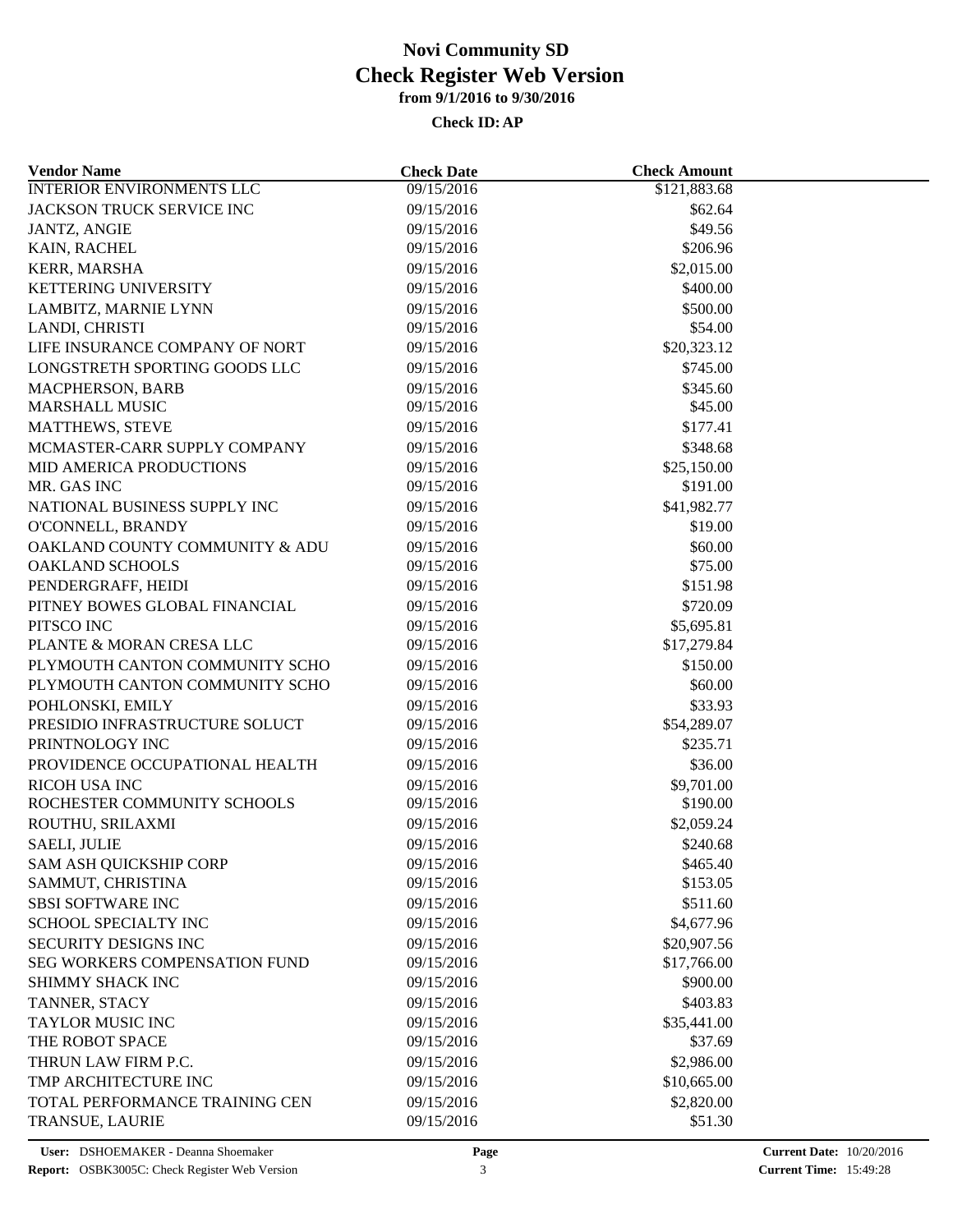| <b>Vendor Name</b>                    | <b>Check Date</b>        | <b>Check Amount</b>  |  |
|---------------------------------------|--------------------------|----------------------|--|
| <b>TRENDWAY CORPORATION</b>           | 09/15/2016               | \$11,636.16          |  |
| UNITY SCHOOL BUS PARTS INC            | 09/15/2016               | \$309.30             |  |
| <b>VARSITY SPIRIT FASHIONS</b>        | 09/15/2016               | \$899.05             |  |
| <b>VS AMERICA INC</b>                 | 09/15/2016               | \$994,426.80         |  |
| <b>VSC INC</b>                        | 09/15/2016               | \$5,490.00           |  |
| <b>WASHINGTON MUSIC CENTER</b>        | 09/15/2016               | \$37,394.00          |  |
| WILSON, JEFF                          | 09/15/2016               | \$28.83              |  |
| ZONAR SYSTEMS INC                     | 09/15/2016               | \$1,263.33           |  |
| MCCARTHY & SMITH INC                  | 09/16/2016               | \$854,059.60         |  |
| <b>HOLLAND BUS COMPANY</b>            | 09/19/2016               | \$94,317.00          |  |
| A & R REPAIRS BAKER'S KNEAD IN        | 09/22/2016               | \$172.00             |  |
| ABLE TESTING CO                       | 09/22/2016               | \$240.00             |  |
| ADN ADMINISTRATORS INC                | 09/22/2016               | \$3,869.50           |  |
| <b>BARR, STEVEN</b>                   | 09/22/2016               | \$30.00              |  |
| <b>BELANGER, DAVID</b>                | 09/22/2016               | \$150.00             |  |
| <b>BIGHAM, EILEEN</b>                 | 09/22/2016               | \$1,792.80           |  |
| <b>BOHR, LINDA</b>                    | 09/22/2016               | \$81.00              |  |
| CITY OF NOVI WATER & SEWER DEP        | 09/22/2016               | \$6,286.20           |  |
| <b>CONTRACT PAPER GROUP INC</b>       | 09/22/2016               | \$2,234.10           |  |
| COOLMAN, SUSAN                        | 09/22/2016               | \$70.00              |  |
| CRACRAFT, LYNN                        | 09/22/2016               | \$150.00             |  |
| CRISIS PREVENTION INSTITUTE IN        | 09/22/2016               | \$1,199.00           |  |
| DAMON, ERIN                           | 09/22/2016               | \$250.00             |  |
| DARASKAVICH, MICHAEL                  | 09/22/2016               | \$1,033.35           |  |
| DAVULURI, VENKAT                      | 09/22/2016               | \$426.00             |  |
| DE WAAL MALEFYT, THEODORE             | 09/22/2016               | \$2,965.00           |  |
| DIRECT ENERGY BUSINESS INC            | 09/22/2016               | \$60,271.04          |  |
| DRAMATISTS PLAY SERVICE INC           | 09/22/2016               | \$240.00             |  |
| EDUCATIONAL THEATRE ASSOCIATIO        | 09/22/2016               | \$85.00              |  |
| <b>ENVIRO-CLEAN SERVICES INC</b>      | 09/22/2016               | \$999.60             |  |
| ERICKSON, LISA                        | 09/22/2016               |                      |  |
| F.A.R. MANAGEMENT INCORPORATED        | 09/22/2016               | \$211.75<br>\$440.00 |  |
| FERGUSON, MICHELE                     | 09/22/2016               | \$19.98              |  |
| FLEETPRIDE INC                        |                          | \$288.72             |  |
|                                       | 09/22/2016               |                      |  |
| FOREN, ANDREA<br>FOSDICK, WENDY       | 09/22/2016<br>09/22/2016 | \$687.40<br>\$150.00 |  |
| FRANKLIN COVEY CLIENT SALES IN        |                          |                      |  |
|                                       | 09/22/2016               | \$1,500.00           |  |
| <b>GABEL, NICKI</b>                   | 09/22/2016               | \$983.36             |  |
| <b>GORDON FOOD SERVICE INC</b>        | 09/22/2016               | \$2,371.53           |  |
| <b>GRANT, JANET OR TODD</b>           | 09/22/2016               | \$314.28             |  |
| <b>GREAT LAKES FURNITURE SUPPLY I</b> | 09/22/2016               | \$3,250.00           |  |
| HARE, MARGARET                        | 09/22/2016               | \$50.00              |  |
| HERFF JONES INC                       | 09/22/2016               | \$443.32             |  |
| HURLEY, MICHELLE                      | 09/22/2016               | \$150.00             |  |
| HUTCHENS, SHAYLEN                     | 09/22/2016               | \$53.25              |  |
| <b>ITECHNOLOGIES LLC</b>              | 09/22/2016               | \$4,560.00           |  |
| JAHN, KRISTINE                        | 09/22/2016               | \$282.35             |  |
| JONES, JAMES E.                       | 09/22/2016               | \$650.00             |  |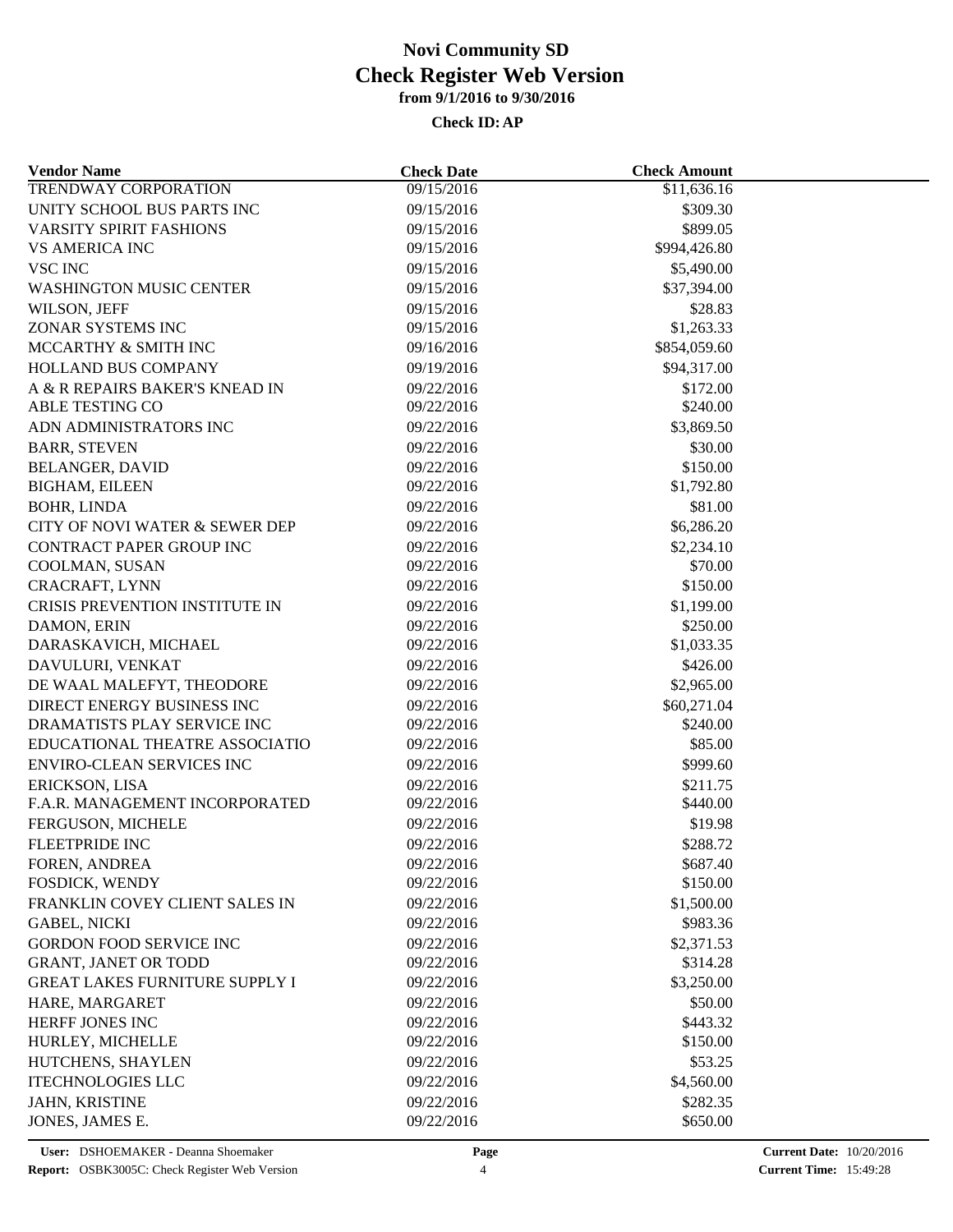| <b>Vendor Name</b>             | <b>Check Date</b> | <b>Check Amount</b>  |  |
|--------------------------------|-------------------|----------------------|--|
| <b>JS FRY CONSULTING</b>       | 09/22/2016        | $\overline{$}500.00$ |  |
| KARBOUSKY, KATHLEEN            | 09/22/2016        | \$73.52              |  |
| KAZALEH, CHARLES M.            | 09/22/2016        | \$195.00             |  |
| LESSWAY, JENNIFER              | 09/22/2016        | \$143.73             |  |
| LITTLE, ERIN                   | 09/22/2016        | \$150.00             |  |
| LYON, CINDY                    | 09/22/2016        | \$240.19             |  |
| MAD SCIENCE OF DETROIT         | 09/22/2016        | \$2,480.00           |  |
| MARDIGIAN, LAURA               | 09/22/2016        | \$248.51             |  |
| MARSHALL MEMO LLC              | 09/22/2016        | \$500.00             |  |
| MATSON, MELISSA                | 09/22/2016        | \$173.76             |  |
| MAYNARD, JENNA                 | 09/22/2016        | \$89.95              |  |
| MCCARTHY & SMITH INC           | 09/22/2016        | \$336,564.86         |  |
| MCKAIG, HEATHER                | 09/22/2016        | \$330.61             |  |
| MEDVINSKY, MICHAEL             | 09/22/2016        | \$1,000.00           |  |
| MICHIGAN ESL PROFESSIONAL ADVI | 09/22/2016        | \$75.00              |  |
| NORTHWEST EVALUATION ASSOCIATI | 09/22/2016        | \$2,500.00           |  |
| NU WAVE AQUARIUMS LTD          | 09/22/2016        | \$196.84             |  |
| OAKLAND COUNTY COMMUNITY & ADU | 09/22/2016        | \$2,000.00           |  |
| OAKLAND COUNTY TRANSITION ASSO | 09/22/2016        | \$40.00              |  |
| OAKLAND SCHOOLS                | 09/22/2016        | \$199,476.37         |  |
| PARASHETTI, USHA               | 09/22/2016        | \$230.00             |  |
| PARKER, MONICA                 | 09/22/2016        | \$50.00              |  |
| PAS, MANDY                     | 09/22/2016        | \$150.00             |  |
| PITNEY BOWES GLOBAL FINANCIAL  | 09/22/2016        | \$300.87             |  |
| PITNEY BOWES PURCHASE POWER    | 09/22/2016        | \$3,000.00           |  |
| PONTE, COLLEEN                 | 09/22/2016        | \$84.62              |  |
| PROVIDENCE OCCUPATIONAL HEALTH | 09/22/2016        | \$62.00              |  |
| RANDOLPH, JODIE                | 09/22/2016        | \$1,000.00           |  |
| RICE, LISA                     | 09/22/2016        | \$150.00             |  |
| <b>SCAVO, PHILLIP</b>          | 09/22/2016        | \$852.25             |  |
| <b>SCIENCE ALIVE</b>           | 09/22/2016        | \$185.00             |  |
| SECURITY DESIGNS INC           | 09/22/2016        | \$565.00             |  |
| SIARTO, KATHERINE              | 09/22/2016        | \$700.00             |  |
| SMITH, EVALICIA R.             | 09/22/2016        | \$75.00              |  |
| SOUND ENGINEERING INC          | 09/22/2016        | \$178.50             |  |
| STARR, PAMELA                  | 09/22/2016        | \$82.33              |  |
| STASHONSKY, HANA               | 09/22/2016        | \$15.26              |  |
| <b>STATE OF MICHIGAN</b>       | 09/22/2016        | \$125.00             |  |
| <b>STATE OF MICHIGAN</b>       |                   |                      |  |
| SZ3 CONSULTING INC             | 09/22/2016        | \$180.00             |  |
|                                | 09/22/2016        | \$1,640.37           |  |
| TAYLOR, ANDREW                 | 09/22/2016        | \$500.00             |  |
| THE HUNTINGTON NATIONAL BANK   | 09/22/2016        | \$375.00             |  |
| THE ROBOT SPACE                | 09/22/2016        | \$49.99              |  |
| TOTAL PERFORMANCE TRAINING CEN | 09/22/2016        | \$1,457.50           |  |
| TRENDWAY CORPORATION           | 09/22/2016        | \$505.92             |  |
| <b>VS AMERICA INC</b>          | 09/22/2016        | \$66,491.60          |  |
| WEBERMAN, JANE                 | 09/22/2016        | \$64.99              |  |
| <b>CHAPTER 13 TRUSTEE</b>      | 09/23/2016        | \$264.60             |  |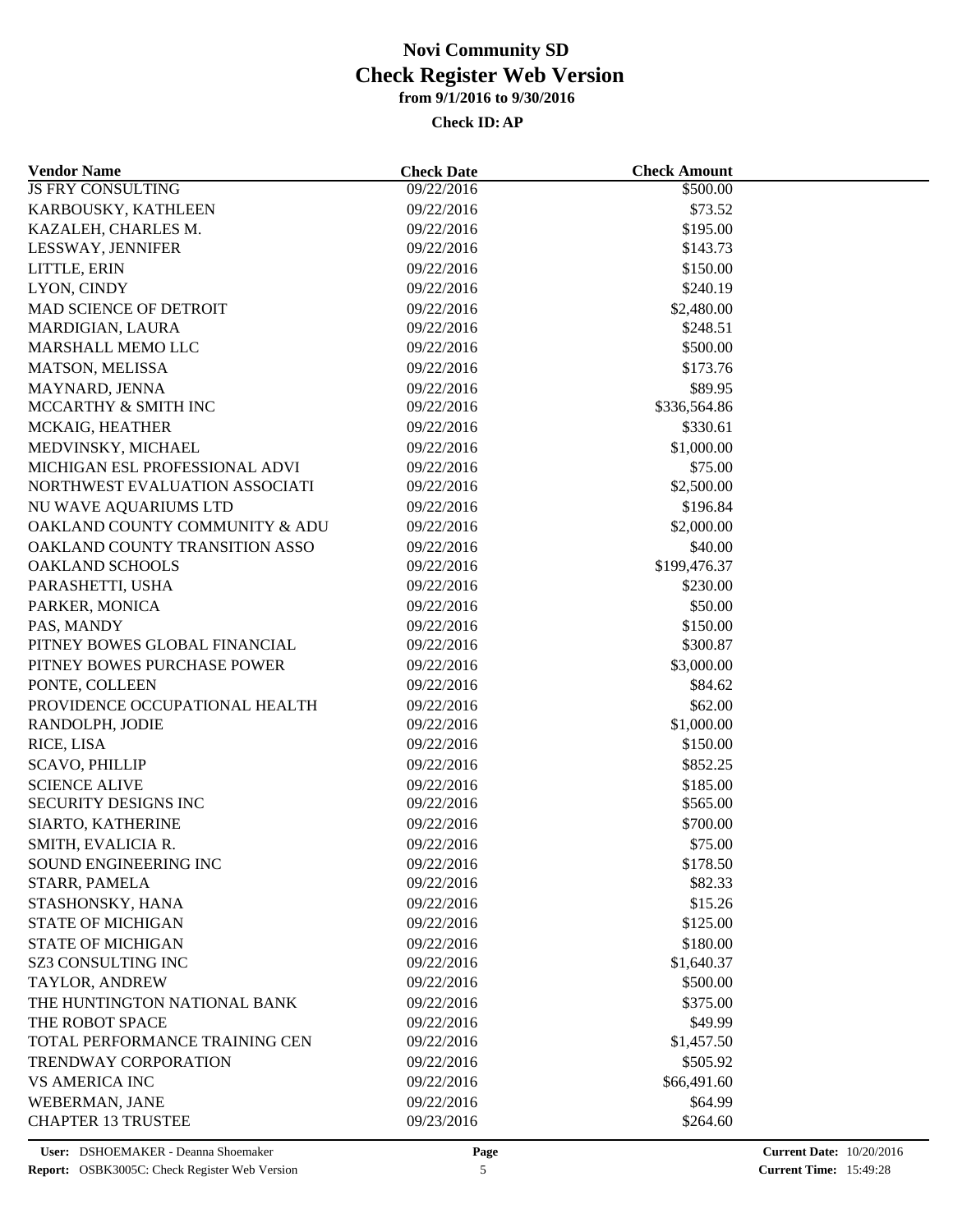| <b>GREAT LAKES HIGHER EDUCATION G</b><br>09/23/2016<br>\$141.57<br><b>MISDU</b><br>09/23/2016<br>\$2,118.47<br>PENNSYLVANIA HIGHER ED ASSISTA<br>09/23/2016<br>\$150.93<br>\$457.12<br>U.S. DEPARTMENT OF EDUCATION<br>09/23/2016<br>ABSOLUTELY BAFFLING MAGIC.COM<br>09/23/2016<br>\$850.00<br>\$28.43<br><b>BUDLONG, KRISTIN</b><br>09/23/2016<br>HOFBAUER, REBECCA<br>09/23/2016<br>\$150.00<br>\$10,434.00<br>INTEGRATED DESIGN SOLUTIONS LL<br>09/23/2016<br>\$58.06<br><b>JOSTENS INC</b><br>09/23/2016<br><b>LB OFFICE PRODUCTS</b><br>\$1,163.60<br>09/23/2016<br>MICHIGAN COMPETING BAND ASSOCI<br>09/23/2016<br>\$150.00<br>MICHIGAN SCHOOL BAND & ORCHEST<br>09/23/2016<br>\$411.00<br>\$209.35<br><b>OZARK DELIGHT</b><br>09/23/2016 |  |
|--------------------------------------------------------------------------------------------------------------------------------------------------------------------------------------------------------------------------------------------------------------------------------------------------------------------------------------------------------------------------------------------------------------------------------------------------------------------------------------------------------------------------------------------------------------------------------------------------------------------------------------------------------------------------------------------------------------------------------------------------|--|
|                                                                                                                                                                                                                                                                                                                                                                                                                                                                                                                                                                                                                                                                                                                                                  |  |
|                                                                                                                                                                                                                                                                                                                                                                                                                                                                                                                                                                                                                                                                                                                                                  |  |
|                                                                                                                                                                                                                                                                                                                                                                                                                                                                                                                                                                                                                                                                                                                                                  |  |
|                                                                                                                                                                                                                                                                                                                                                                                                                                                                                                                                                                                                                                                                                                                                                  |  |
|                                                                                                                                                                                                                                                                                                                                                                                                                                                                                                                                                                                                                                                                                                                                                  |  |
|                                                                                                                                                                                                                                                                                                                                                                                                                                                                                                                                                                                                                                                                                                                                                  |  |
|                                                                                                                                                                                                                                                                                                                                                                                                                                                                                                                                                                                                                                                                                                                                                  |  |
|                                                                                                                                                                                                                                                                                                                                                                                                                                                                                                                                                                                                                                                                                                                                                  |  |
|                                                                                                                                                                                                                                                                                                                                                                                                                                                                                                                                                                                                                                                                                                                                                  |  |
|                                                                                                                                                                                                                                                                                                                                                                                                                                                                                                                                                                                                                                                                                                                                                  |  |
|                                                                                                                                                                                                                                                                                                                                                                                                                                                                                                                                                                                                                                                                                                                                                  |  |
|                                                                                                                                                                                                                                                                                                                                                                                                                                                                                                                                                                                                                                                                                                                                                  |  |
|                                                                                                                                                                                                                                                                                                                                                                                                                                                                                                                                                                                                                                                                                                                                                  |  |
| PROVIDENCE OCCUPATIONAL HEALTH<br>09/23/2016<br>\$18.00                                                                                                                                                                                                                                                                                                                                                                                                                                                                                                                                                                                                                                                                                          |  |
| SECREST WARDLE LYNCH HAMPTON T<br>09/23/2016<br>\$226.44                                                                                                                                                                                                                                                                                                                                                                                                                                                                                                                                                                                                                                                                                         |  |
| <b>SHAR SCHOOL SALES</b><br>09/23/2016<br>\$21,795.00                                                                                                                                                                                                                                                                                                                                                                                                                                                                                                                                                                                                                                                                                            |  |
| \$285.16<br>US FOODS INC<br>09/23/2016                                                                                                                                                                                                                                                                                                                                                                                                                                                                                                                                                                                                                                                                                                           |  |
| \$34,805.00<br><b>WASHINGTON MUSIC CENTER</b><br>09/23/2016                                                                                                                                                                                                                                                                                                                                                                                                                                                                                                                                                                                                                                                                                      |  |
| 09/23/2016<br>\$1,140.00<br>WINTER GUARD INTERNATIONAL INC                                                                                                                                                                                                                                                                                                                                                                                                                                                                                                                                                                                                                                                                                       |  |
| 09/28/2016<br>\$175.00<br>ACHARYA, SUKANTA                                                                                                                                                                                                                                                                                                                                                                                                                                                                                                                                                                                                                                                                                                       |  |
| ADDANKI, HARI<br>09/28/2016<br>\$175.00                                                                                                                                                                                                                                                                                                                                                                                                                                                                                                                                                                                                                                                                                                          |  |
| ADRENALINE FUNDRAISING<br>09/28/2016<br>\$140.00                                                                                                                                                                                                                                                                                                                                                                                                                                                                                                                                                                                                                                                                                                 |  |
|                                                                                                                                                                                                                                                                                                                                                                                                                                                                                                                                                                                                                                                                                                                                                  |  |
| ALTMAN, KEVIN TYLER<br>09/28/2016<br>\$869.98<br>\$175.00                                                                                                                                                                                                                                                                                                                                                                                                                                                                                                                                                                                                                                                                                        |  |
| ATLURU, RAVIKUMAR<br>09/28/2016                                                                                                                                                                                                                                                                                                                                                                                                                                                                                                                                                                                                                                                                                                                  |  |
| \$130.90<br><b>BARRICK, SUE</b><br>09/28/2016                                                                                                                                                                                                                                                                                                                                                                                                                                                                                                                                                                                                                                                                                                    |  |
| <b>BURNS, HEIDELINDE</b><br>09/28/2016<br>\$75.00                                                                                                                                                                                                                                                                                                                                                                                                                                                                                                                                                                                                                                                                                                |  |
| <b>BURRY, MATT</b><br>09/28/2016<br>\$87.59                                                                                                                                                                                                                                                                                                                                                                                                                                                                                                                                                                                                                                                                                                      |  |
| CAMILLERI, JENNIFER<br>09/28/2016<br>\$250.00                                                                                                                                                                                                                                                                                                                                                                                                                                                                                                                                                                                                                                                                                                    |  |
| CARLSON, JULIE<br>09/28/2016<br>\$175.00                                                                                                                                                                                                                                                                                                                                                                                                                                                                                                                                                                                                                                                                                                         |  |
| CHENG, FENGHUI<br>09/28/2016<br>\$175.00                                                                                                                                                                                                                                                                                                                                                                                                                                                                                                                                                                                                                                                                                                         |  |
| COMMUNITY EMERGENCY MEDICAL SE<br>09/28/2016<br>\$275.00                                                                                                                                                                                                                                                                                                                                                                                                                                                                                                                                                                                                                                                                                         |  |
| COOPER, ALEC<br>09/28/2016<br>\$136.39                                                                                                                                                                                                                                                                                                                                                                                                                                                                                                                                                                                                                                                                                                           |  |
| COTTRILL, JENNIFER ANN<br>09/28/2016<br>\$120.00                                                                                                                                                                                                                                                                                                                                                                                                                                                                                                                                                                                                                                                                                                 |  |
| \$175.00<br>DAVID, SHALU<br>09/28/2016                                                                                                                                                                                                                                                                                                                                                                                                                                                                                                                                                                                                                                                                                                           |  |
| DETROIT METRO SKATE COUNCIL<br>\$100.00<br>09/28/2016                                                                                                                                                                                                                                                                                                                                                                                                                                                                                                                                                                                                                                                                                            |  |
| EGLI, JENNIFER<br>09/28/2016<br>\$1,259.06                                                                                                                                                                                                                                                                                                                                                                                                                                                                                                                                                                                                                                                                                                       |  |
| ERNSTER, STEPHAN<br>09/28/2016<br>\$25.00                                                                                                                                                                                                                                                                                                                                                                                                                                                                                                                                                                                                                                                                                                        |  |
| <b>EVER KOLD REFRIGERATION</b><br>09/28/2016<br>\$1,315.00                                                                                                                                                                                                                                                                                                                                                                                                                                                                                                                                                                                                                                                                                       |  |
| <b>EXECUTIVE ENERGY SERVICES LLC</b><br>09/28/2016<br>\$400.00                                                                                                                                                                                                                                                                                                                                                                                                                                                                                                                                                                                                                                                                                   |  |
| \$303.86<br>FENCHEL, LISA<br>09/28/2016                                                                                                                                                                                                                                                                                                                                                                                                                                                                                                                                                                                                                                                                                                          |  |
| FOLLETT SCHOOL SOLUTIONS INC<br>\$586.54<br>09/28/2016                                                                                                                                                                                                                                                                                                                                                                                                                                                                                                                                                                                                                                                                                           |  |
| GRIM, MARY<br>09/28/2016<br>\$272.15                                                                                                                                                                                                                                                                                                                                                                                                                                                                                                                                                                                                                                                                                                             |  |
| <b>GROVER, RATUL</b><br>09/28/2016<br>\$175.00                                                                                                                                                                                                                                                                                                                                                                                                                                                                                                                                                                                                                                                                                                   |  |
| <b>GROVES HIGH SCHOOL</b><br>09/28/2016<br>\$950.00                                                                                                                                                                                                                                                                                                                                                                                                                                                                                                                                                                                                                                                                                              |  |
| HADDAD, MARK<br>\$56.97<br>09/28/2016                                                                                                                                                                                                                                                                                                                                                                                                                                                                                                                                                                                                                                                                                                            |  |
| HAYWARD, CHRISTINE<br>09/28/2016<br>\$652.80                                                                                                                                                                                                                                                                                                                                                                                                                                                                                                                                                                                                                                                                                                     |  |
| HINOJOSA, KELLY<br>09/28/2016<br>\$175.00                                                                                                                                                                                                                                                                                                                                                                                                                                                                                                                                                                                                                                                                                                        |  |
| HOFFMAN, RHONDA<br>09/28/2016<br>\$95.31                                                                                                                                                                                                                                                                                                                                                                                                                                                                                                                                                                                                                                                                                                         |  |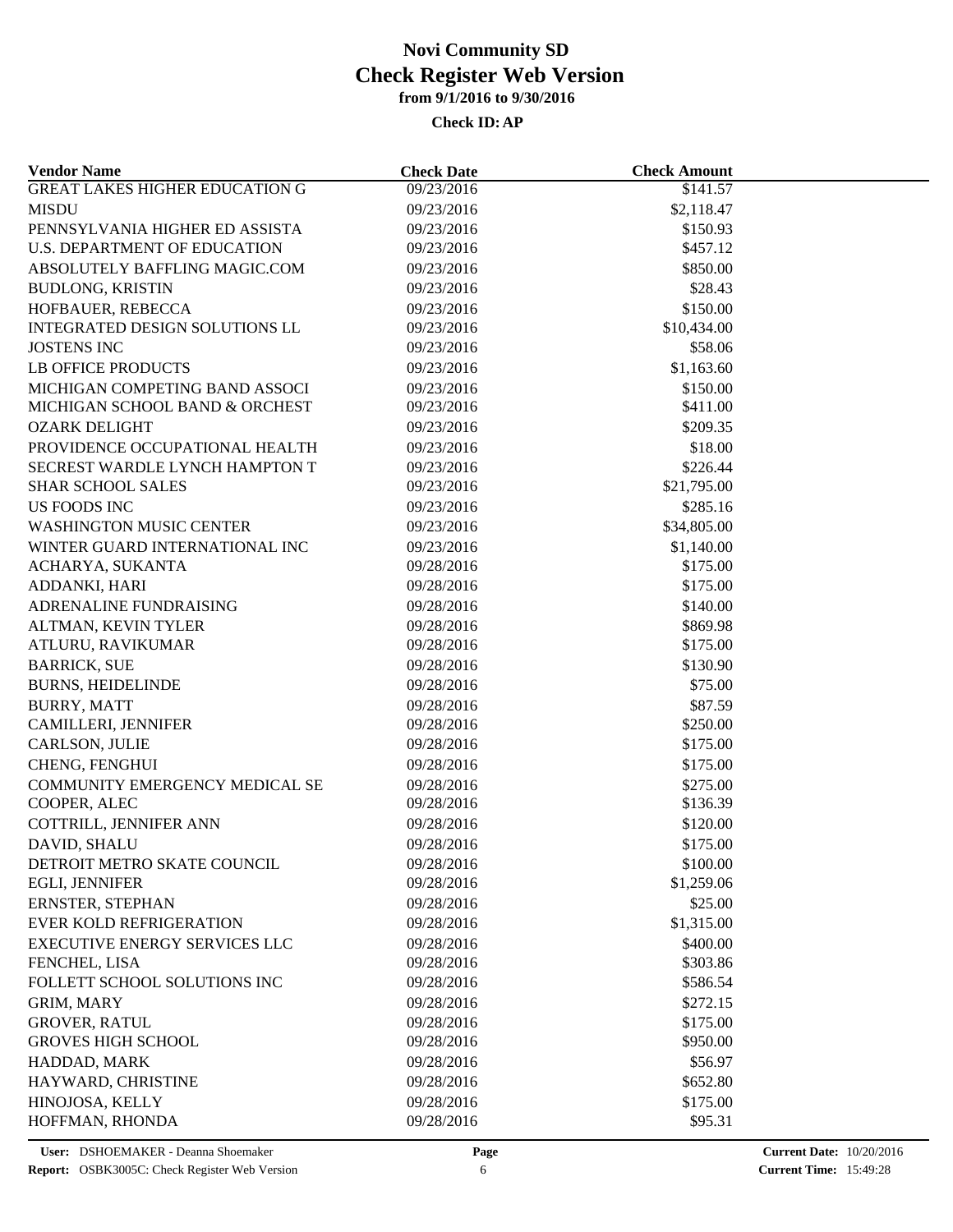| <b>Vendor Name</b>             | <b>Check Date</b> | <b>Check Amount</b> |  |
|--------------------------------|-------------------|---------------------|--|
| HOLLAND BUS COMPANY            | 09/28/2016        | \$188,634.00        |  |
| HTWE, KHIN                     | 09/28/2016        | \$1,712.00          |  |
| JOHNSEN, CHRISTINE             | 09/28/2016        | \$75.00             |  |
| JONES, JAMES E.                | 09/28/2016        | \$1,195.00          |  |
| JOVICEVIC, SHAYNE              | 09/28/2016        | \$75.00             |  |
| KAINE, LISA                    | 09/28/2016        | \$75.00             |  |
| KATHERINE'S CATERING & SPECIAL | 09/28/2016        | \$500.00            |  |
| KING, DENISE                   | 09/28/2016        | \$75.00             |  |
| KODURI, CHALAPATHI             | 09/28/2016        | \$75.00             |  |
| KONDRACKI, VITAL               | 09/28/2016        | \$75.00             |  |
| KOPEL, CHRISTINE               | 09/28/2016        | \$175.00            |  |
| KUHN, CINDY                    | 09/28/2016        | \$221.70            |  |
| LATHAM, ERIN                   | 09/28/2016        | \$89.10             |  |
| LEWINSKI, LISSA                | 09/28/2016        | \$130.83            |  |
| LIVONIA PUBLIC SCHOOLS         | 09/28/2016        | \$123.00            |  |
| MALLAVARAM, LAKSHMI            | 09/28/2016        | \$75.00             |  |
| MASON, DONALD J.               | 09/28/2016        | \$368.85            |  |
| MAX PRINTING AND COPY          | 09/28/2016        | \$360.00            |  |
|                                | 09/28/2016        |                     |  |
| MEDCO SUPPLY INC               |                   | \$919.60<br>\$17.50 |  |
| MENENDEZ, D'ANDREA             | 09/28/2016        |                     |  |
| MICHIGAN ELECTRO FREEZE INC    | 09/28/2016        | \$253.18            |  |
| MICHIGAN INTERSCHOLASTIC ATH A | 09/28/2016        | \$245.00            |  |
| MICHIGAN INTERSCHOLASTIC HORSE | 09/28/2016        | \$195.00            |  |
| MID-AMERICAN POMPON INC        | 09/28/2016        | \$863.92            |  |
| MUCKE, ANGELA                  | 09/28/2016        | \$88.00             |  |
| MULHALL, CAROL                 | 09/28/2016        | \$74.84             |  |
| PENN STATE INDUSTRIES INC      | 09/28/2016        | \$1,178.20          |  |
| PULIYADI, SAHADEVAN            | 09/28/2016        | \$175.00            |  |
| ROBINSON, KELLY                | 09/28/2016        | \$206.96            |  |
| RODRIGUEZ, CARLOS              | 09/28/2016        | \$175.00            |  |
| ROUTHU, SRILAXMI               | 09/28/2016        | \$175.00            |  |
| SAFEWAY SHREDDING LLC          | 09/28/2016        | \$60.00             |  |
| SCHECHINGER, ANGELA            | 09/28/2016        | \$175.00            |  |
| TMP ARCHITECTURE INC           | 09/28/2016        | \$21,089.01         |  |
| TOFILSKI, WILLIAM RAYMOND      | 09/28/2016        | \$1,160.00          |  |
| TOTAL PERFORMANCE TRAINING CEN | 09/28/2016        | \$3,540.00          |  |
| TRINITY INC                    | 09/28/2016        | \$1,375.00          |  |
| TW SHIRTS                      | 09/28/2016        | \$221.00            |  |
| TYRPAK, CHRISTOPHER            | 09/28/2016        | \$94.47             |  |
| U.S. FIGURE SKATING ASSOC.     | 09/28/2016        | \$31.00             |  |
| WELLOCK, TRISHA                | 09/28/2016        | \$82.21             |  |
| WILLIS, NANCY                  | 09/28/2016        | \$293.79            |  |
| AT&T                           | 09/30/2016        | \$11,242.39         |  |
| AT&T                           | 09/30/2016        | \$690.80            |  |
| <b>AT&amp;T LONG DISTANCE</b>  | 09/30/2016        | \$49.60             |  |
| <b>BHUIYAN, HASIB</b>          | 09/30/2016        | \$75.00             |  |
| <b>BURNSIDE, HEATHER</b>       | 09/30/2016        | \$61.08             |  |
| CAPLING-CATHEY, DAWN           | 09/30/2016        | \$267.60            |  |
|                                |                   |                     |  |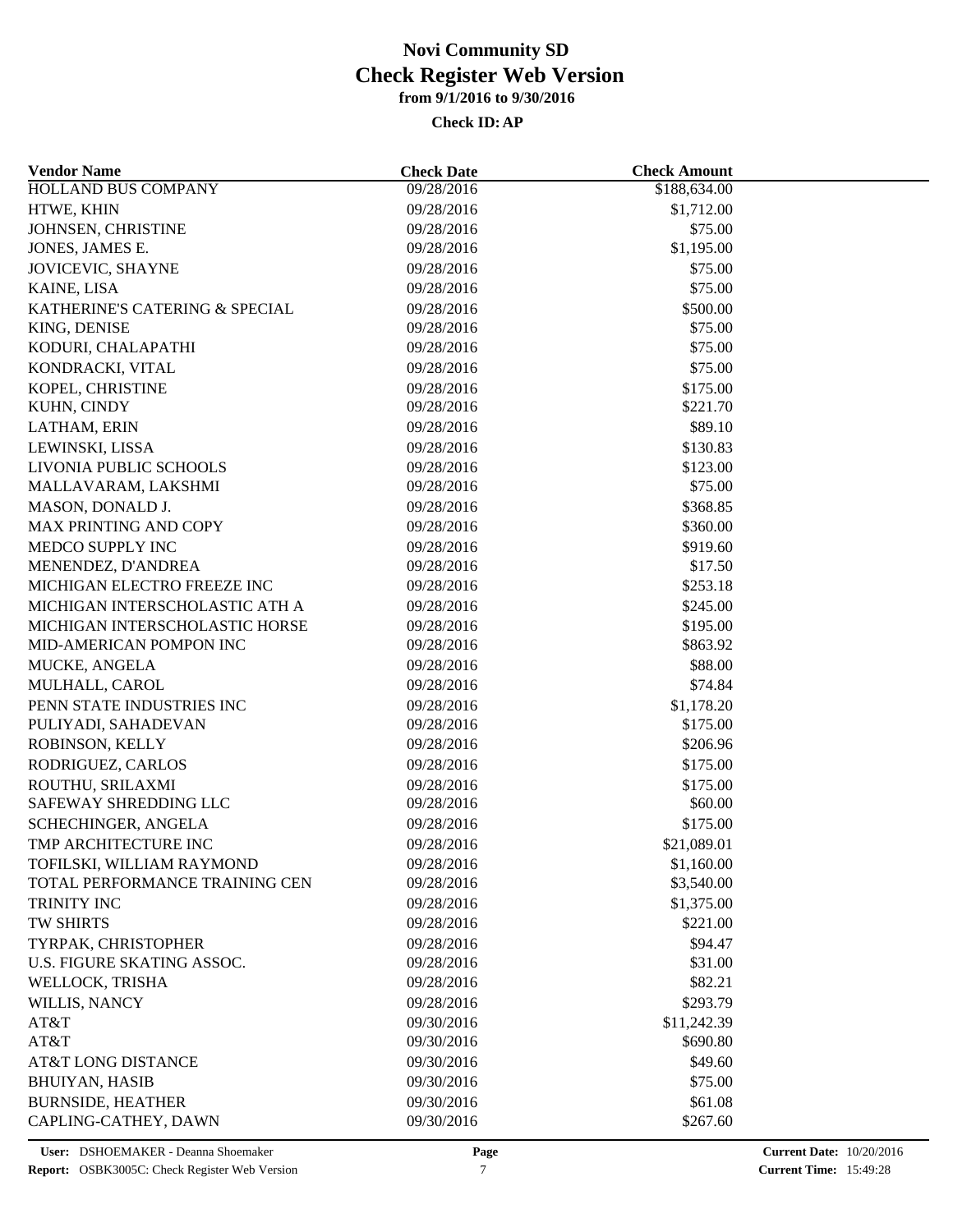| <b>Vendor Name</b>             | <b>Check Date</b> | <b>Check Amount</b>   |                |
|--------------------------------|-------------------|-----------------------|----------------|
| <b>COOPER, ALEC</b>            | 09/30/2016        | \$37.75               |                |
| DEHNE, ANNE                    | 09/30/2016        | \$45.71               |                |
| <b>DTE ENERGY</b>              | 09/30/2016        | \$8,433.80            |                |
| <b>FLOROS, LISA</b>            | 09/30/2016        | \$103.33              |                |
| <b>GARCIA, TERRY</b>           | 09/30/2016        | \$86.95               |                |
| <b>GOTETI, SOUMIL</b>          | 09/30/2016        | \$75.00               |                |
| GRUNDSTROM, JENNA              | 09/30/2016        | \$177.34              |                |
| HUBENSCHMIDT, KRISTY           | 09/30/2016        | \$21.98               |                |
| <b>JONES, LAURIE</b>           | 09/30/2016        | \$97.94               |                |
| KANDIKONDA, RADHIKA            | 09/30/2016        | \$75.00               |                |
| KONANUR, SRIKANTA              | 09/30/2016        | \$75.00               |                |
| KOZA, LILLIAN                  | 09/30/2016        | \$43.75               |                |
| LINN, BRANDY L.                | 09/30/2016        | \$450.00              |                |
| LUCAS, SABINE                  | 09/30/2016        | \$75.00               |                |
| MARTINEZ, MIGUEL AGUIRRE       | 09/30/2016        | \$75.00               |                |
| MESSA (MICHIGAN EDUCATION SPEC | 09/30/2016        | \$606,767.21          |                |
| MICHIGAN INSTITUTE FOR EDUCATI | 09/30/2016        | \$35.00               |                |
| MOISEEFF, AUDREY               | 09/30/2016        | \$14.28               |                |
| MOORE, DEREK                   | 09/30/2016        | \$75.00               |                |
| MURPHY, ROBERTA                | 09/30/2016        | \$203.13              |                |
| MUSTAFARAY, MIRANDA            | 09/30/2016        | \$80.00               |                |
| NICK AT NIGHT DJ SERVICE       | 09/30/2016        | \$1,199.00            |                |
| PENNYCUFF, LAURA               | 09/30/2016        | \$92.06               |                |
| PERELLI, AMANDA                | 09/30/2016        | \$73.58               |                |
| <b>QADEER, KAMRAN</b>          | 09/30/2016        | \$75.00               |                |
| RAVI, LAKSHMI                  | 09/30/2016        | \$75.00               |                |
| SCHOOL SPECIALTY PLANNING & ST | 09/30/2016        | \$6,306.00            |                |
| SHAFER, RACHELLE               | 09/30/2016        | \$19.98               |                |
| <b>SIGMA</b>                   | 09/30/2016        | \$70.00               |                |
| <b>SUNKE, JITENDER</b>         | 09/30/2016        | \$75.00               |                |
| TUNNEY, CARRIN                 | 09/30/2016        | \$75.00               |                |
| XIAO, YUN                      | 09/30/2016        | \$75.00               |                |
|                                |                   | <b>Issued:</b>        | \$1,700,246.67 |
|                                |                   | <b>Reversed:</b>      | \$2,574.44     |
|                                |                   | Cancelled:            | \$3,433,784.51 |
| <b>AP Checks Processed:</b>    | 368               | <b>AP Bank Total:</b> | \$5,136,605.62 |
| <b>Total Checks Processed:</b> | 368               | <b>Grand Total:</b>   | \$5,136,605.62 |